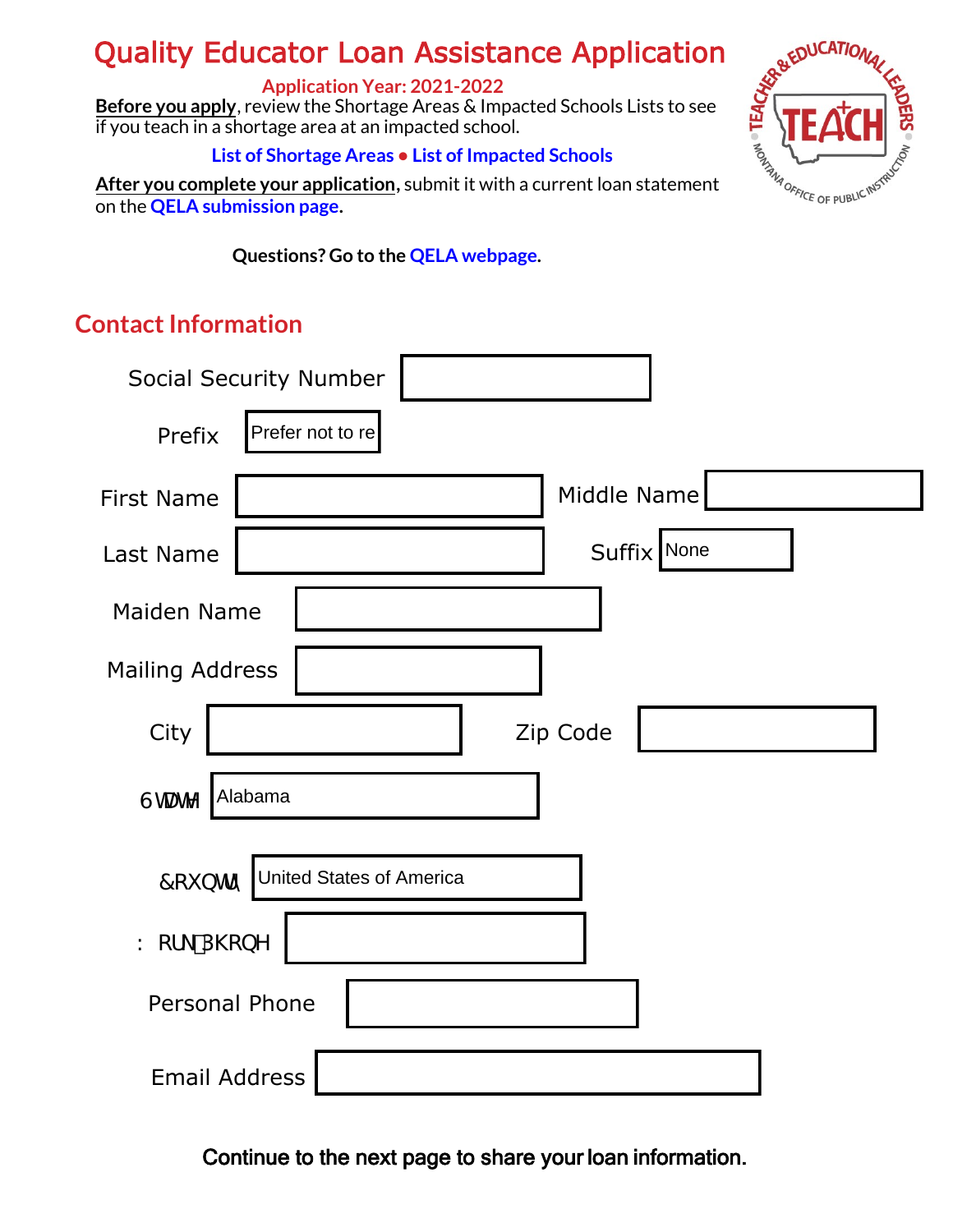### **Previous Participation & Loan Information**

Check the box to indicate whether or not you previously participated in the Quality Educator Loan Assistance program (Prior to 2017):

| Yes, |  | No |  |
|------|--|----|--|
|------|--|----|--|

#### Use the dropdown below to enter information for one or more loans.

- Select your loan holder from the drop down. Select "Other" and write in your loan holders name if you do not see it in the list.
- Provide your Loan Account Number (numbers & letters are valid), your Loan Balance (based on your most current statement), and indicate if your loan is current by checking the box.

| Loan $#1$                       |                                              |
|---------------------------------|----------------------------------------------|
| Make a selection<br>Loan Holder |                                              |
| <b>Other Loan Holder</b>        | Is your loan current? Yes   No               |
| Loan Account Number             | Loan Balance                                 |
| Loan $#2$                       |                                              |
| Loan Holder   Make a selection  | No<br>Is your loan current? Yes              |
| <b>Other Loan Holder</b>        |                                              |
| Loan Account Number             | Loan Balance                                 |
| Loan #3                         |                                              |
| Make a selection<br>Loan Holder |                                              |
| <b>Other Loan Holder</b>        | Is your loan current? Yes No                 |
| Loan Account Number             | Loan Balance                                 |
| Loan $#4$                       |                                              |
| Make a selection<br>Loan Holder |                                              |
| <b>Other Loan Holder</b>        | Is your loan current? Yes<br>No <sub>1</sub> |
| Loan Account Number             | Loan Balance                                 |
| Loan $#5$                       |                                              |
| Make a selection<br>Loan Holder |                                              |
| <b>Other Loan Holder</b>        | Is your loan current? Yes  <br><b>No</b>     |
| Loan Account Number             | Loan Balance                                 |

**Continue to the next page to share your employment information.**